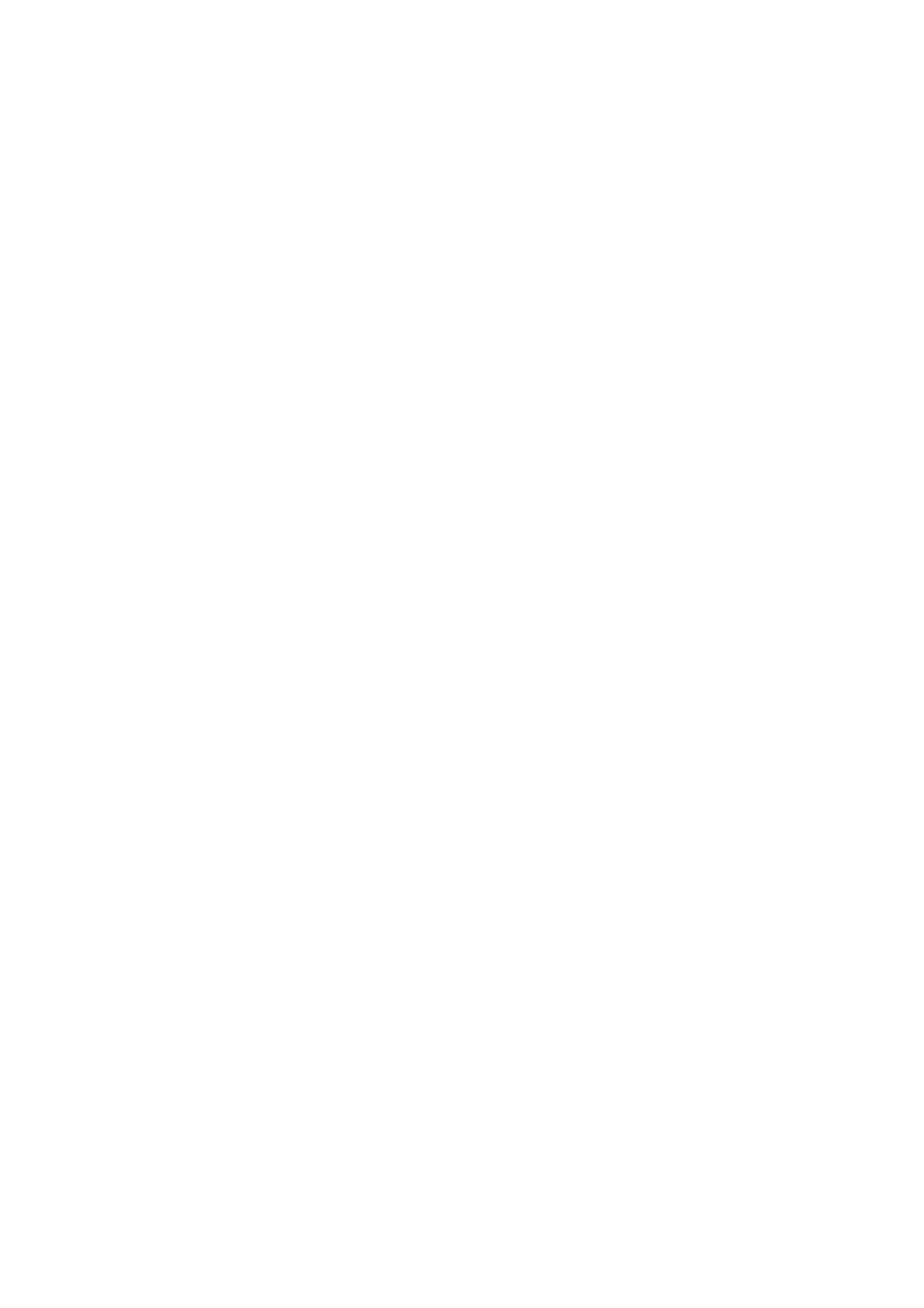# **Table of Contents**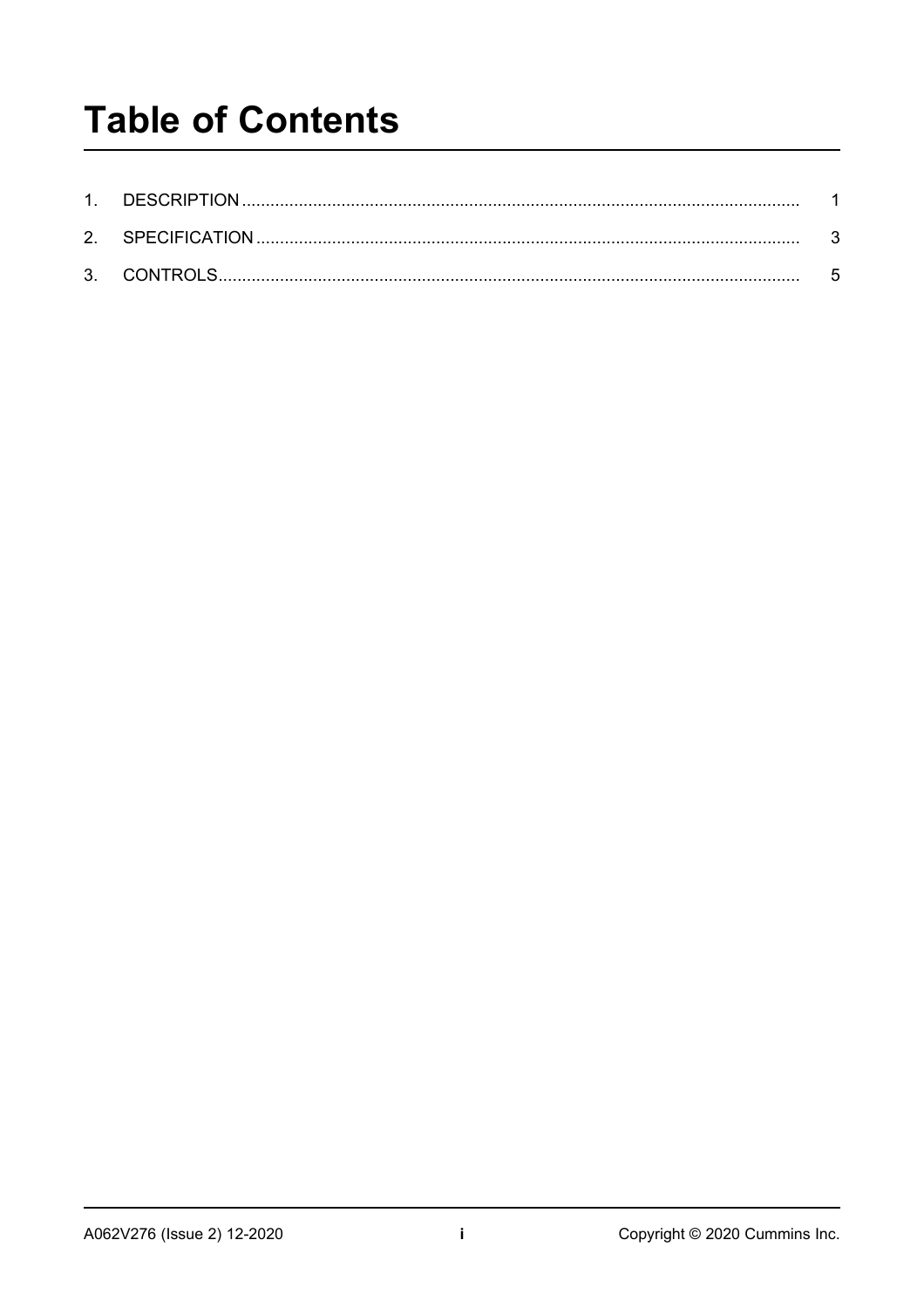This page is intentionally blank.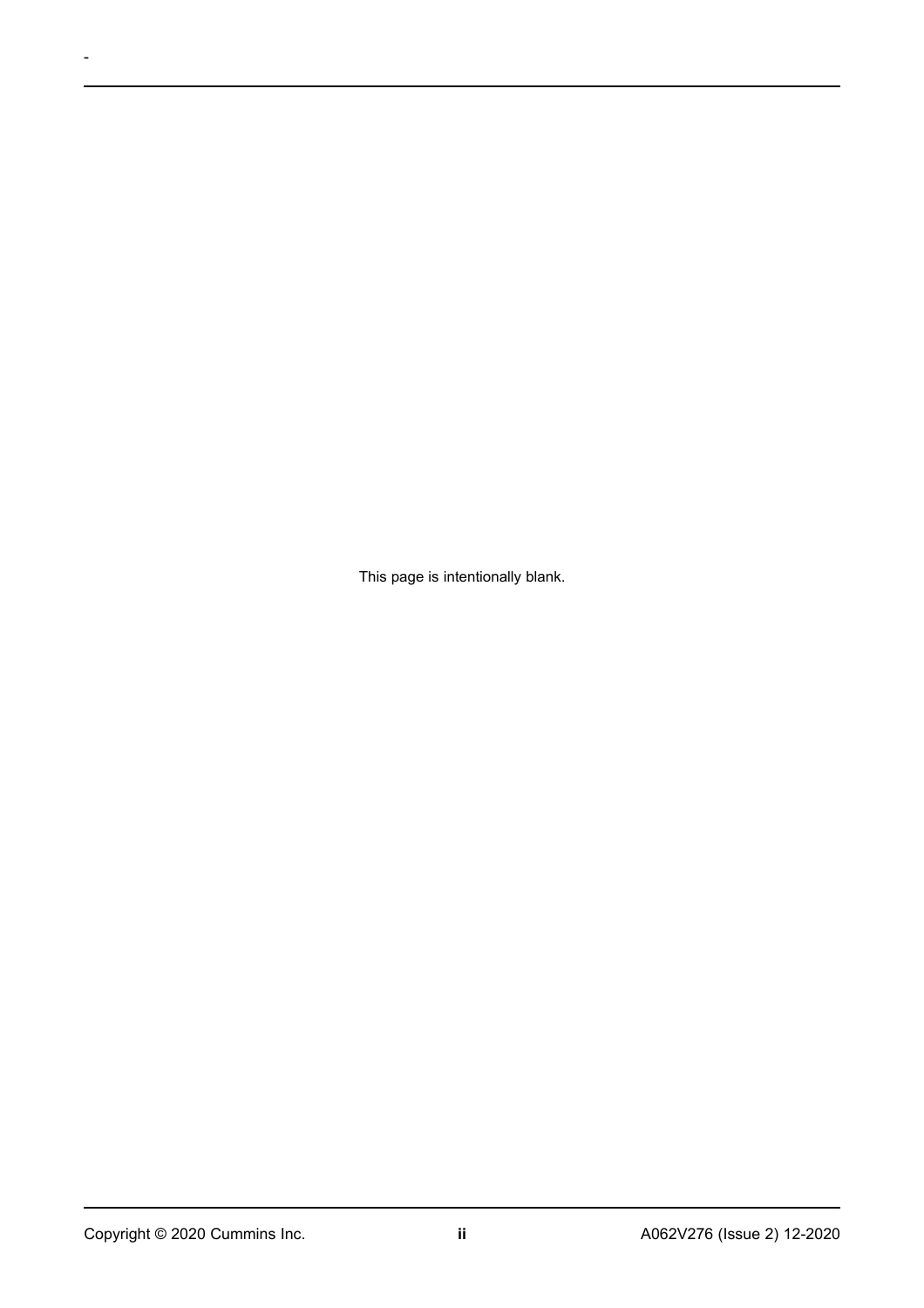# <span id="page-4-0"></span>**1 Description**

MX322™ is a three phase sensed Automatic Voltage Regulator (AVR) and forms part of the excitation system for a brush-less alternator. Excitation power is derived from a three-phase permanent magnet generator (PMG), to isolate the AVR control circuits from the effects of non-linear loads and to reduce radio frequency interference on the alternator terminals.

Sustained alternator short circuit current is an additional feature of the PMG system.

# **1.1 Separately-Excited AVR Controlled Alternators**

A separately-excited AVR receives power from a separate permanent magnet generator (PMG), mounted on the main alternator shaft. The AVR controls the alternator output voltage by automatic adjustment of the exciter stator field strength. The AVR excitation remains at full capability when sudden loads are applied to the alternator, giving superior motor starting, short circuit and EMC performance.

### **1.2 Permanent Magnet Generator (PMG) excited - AVR controlled alternators**

#### **WARNING**  $\Lambda$

*Strong Magnetic Field*

*The strong magnetic field from a permanent magnet generator (PMG) or excitation boost system (EBS), can cause serious injury or death by interference with implanted medical devices.*

*To prevent injury, do not work near a PMG or EBS if you have an implanted medical device.*

The AVR provides closed loop control by sensing the alternator output voltage at the main stator windings and adjusting the exciter stator field strength. Voltage induced in the exciter rotor, rectified by the rotating diodes, magnetises the rotating main field which induces voltage in the main stator windings. A separately-excited AVR is independently powered from a separate permanent magnet generator (PMG), mounted on the main alternator rotor shaft. Voltage is induced in the stator of the PMG by a rotor of permanent magnets.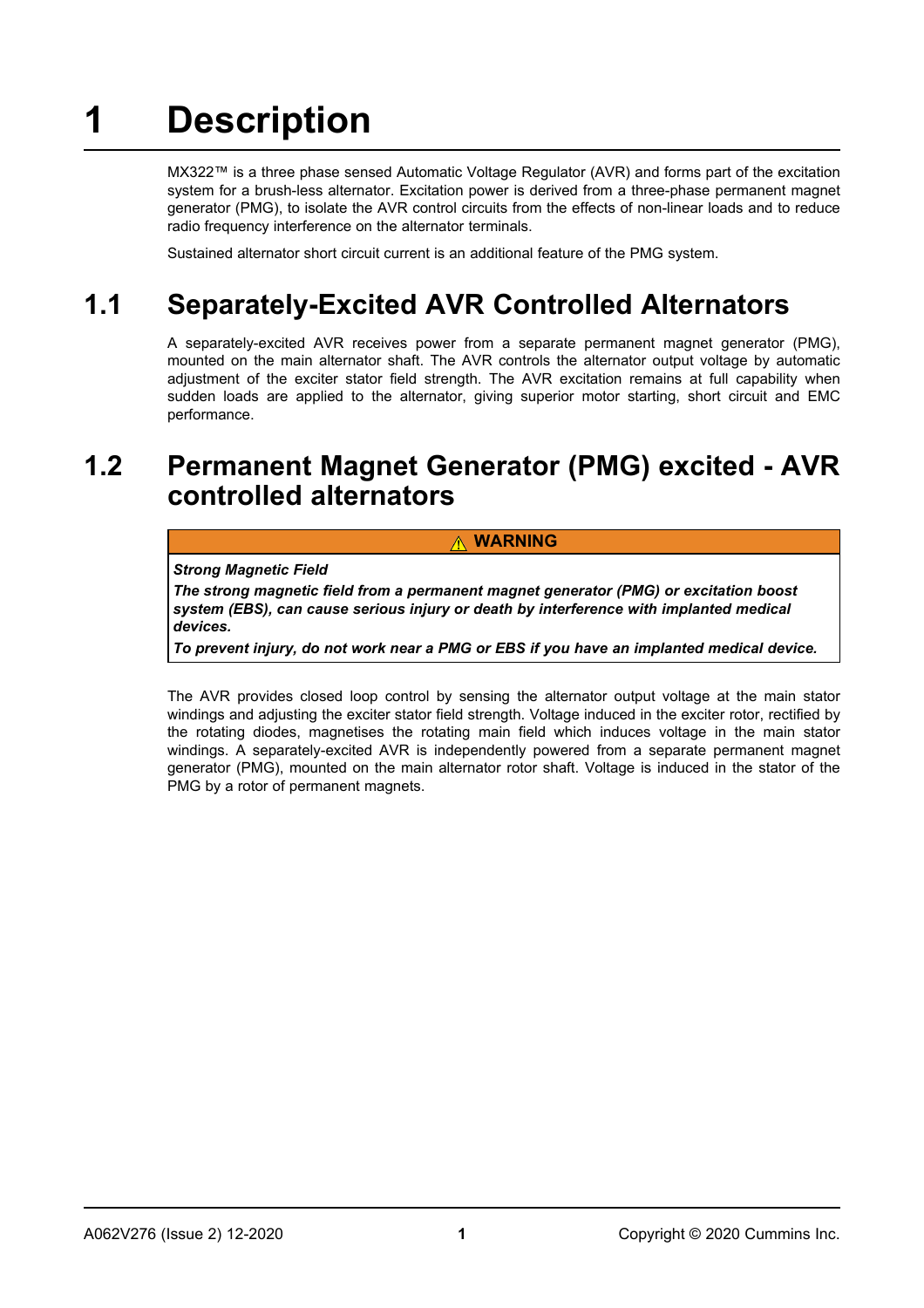

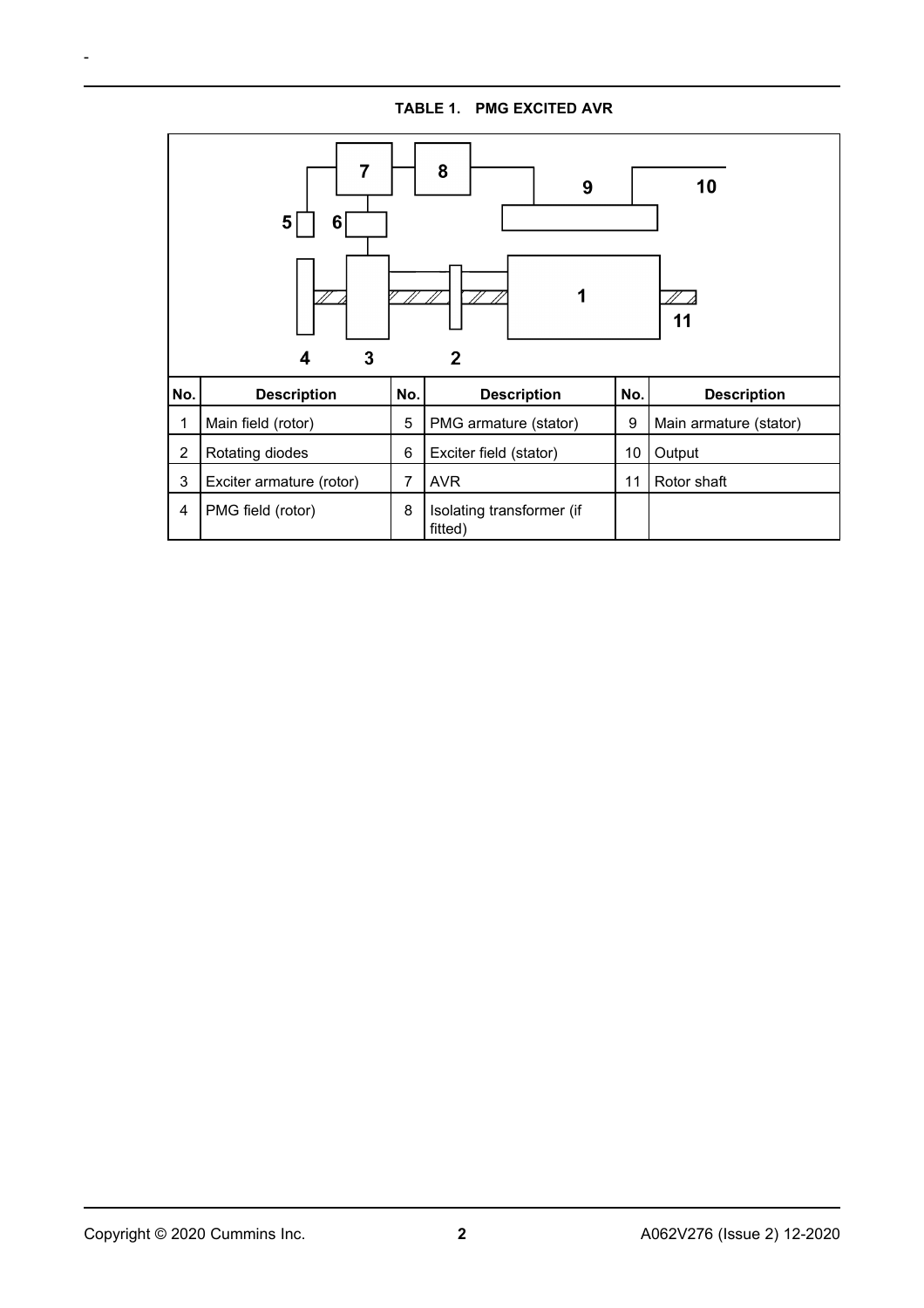### <span id="page-6-0"></span>**2.1 MX322™ Technical Specification**

### • **Sensing Input**

- Voltage: 170 VAC to 264 VAC maximum, 2 or 3 phase
- Frequency: 50 Hz to 60 Hz nominal

#### • **Power Input**

- Voltage: 170 VAC to 220 VAC maximum, 3 phase, 3 wire
- Current: 3 A per phase
- Frequency: 100 Hz to 120 Hz nominal

### • **Power Output**

- Voltage: maximum 180 VDC
- Current:
	- $\blacksquare$  continuous 4.2 A<sup>1</sup>
	- transient 9 A for 10 seconds
- Resistance: 15 Ω minimum
- **Regulation**
	- +/- 0.5% RMS<sup>2</sup>
- **Thermal Drift**
	- 0.02% per 1 °C change in AVR ambient temperature<sup>3</sup>
- **Soft Start Ramp Time**
	- 0.4 s to 4 s
- **Typical Response**
	- AVR response in 10 ms
	- Field current to 90% in 80 ms
	- Machine Volts to 97% in 300 ms
- **External Voltage Adjustment**
	- $·$  +/-10% with 5 kΩ, 1W trimmer<sup>4</sup>
- **Under-Frequency Protection**
	- Set point 95% Hz<sup>5</sup>
	- Slope 100% to 300% down to 30 Hz

- After 10 minutes
- Alternator de-rate may apply. Check with factory.
- <sup>5</sup> Factory set, semi-sealed, jumper selectable

De-rate linearly from 4.2 A at 50 °C to 3.2 A at 70 °C

<sup>2</sup> With 4% engine governing. The stated voltage regulation may not be maintained in the presence of certain transmitted radio signals. Any change in regulation will fall within the limits in Criteria B of BS EN 61000-6-2: 2001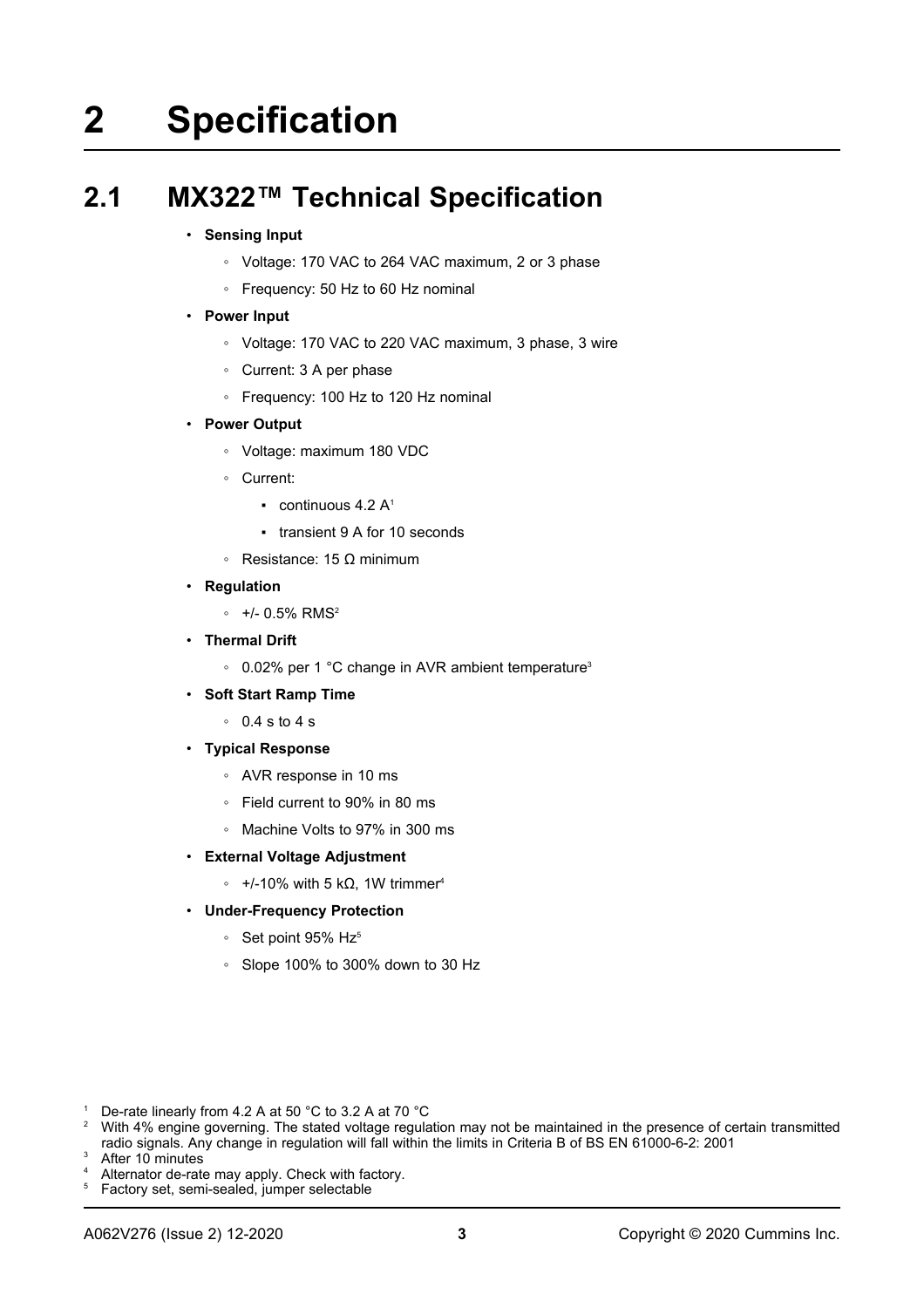◦ Maximum dwell 20% V/s recovery

### • **Unit Power Dissipation**

- 18W maximum
- **Analogue Input**

-

- Maximum input: +/- 5 VDC<sup>6</sup>
- Sensitivity: 1V for 5% Alternator Volts (adjustable)
- Input resistance 1 kΩ

### • **Quadrature Droop Input**

- 10 Ω burden
- Maximum sensitivity: 0.22 A for 5% droop, zero power factor
- Maximum input: 0.33 A

### • **Current Limit Input**

- 10 Ω burden
- Sensitivity range 0.5 A to 1 A

### • **Over-Voltage Detection**

- Set point: 300 VDC.
- Time delay: 1 s (fixed)
- Circuit breaker trip coil voltage: 10 VDC to 30 VDC
- Circuit breaker trip coil resistance: 20 Ω to 60 Ω

### • **Over-Excitation Protection**

- Set point: 75 VDC.
- Time delay: 8 s to 15 s (fixed)

### • **Environmental**

- Vibration:
	- 20 Hz to 100 Hz: 50 mm/sec
	- 100 Hz to 2 kHz: 3.3 g
- Operating temperature: -40 °C to +70 °C
- Relative Humidity 0 °C to 70 °C: 95%<sup>7</sup>
- Storage temperature: -55 °C to +80 °C

Non-condensing.

Any device connected to the analogue input must be fully floating (galvanically isolated from ground), with an insulation strength of 500 VAC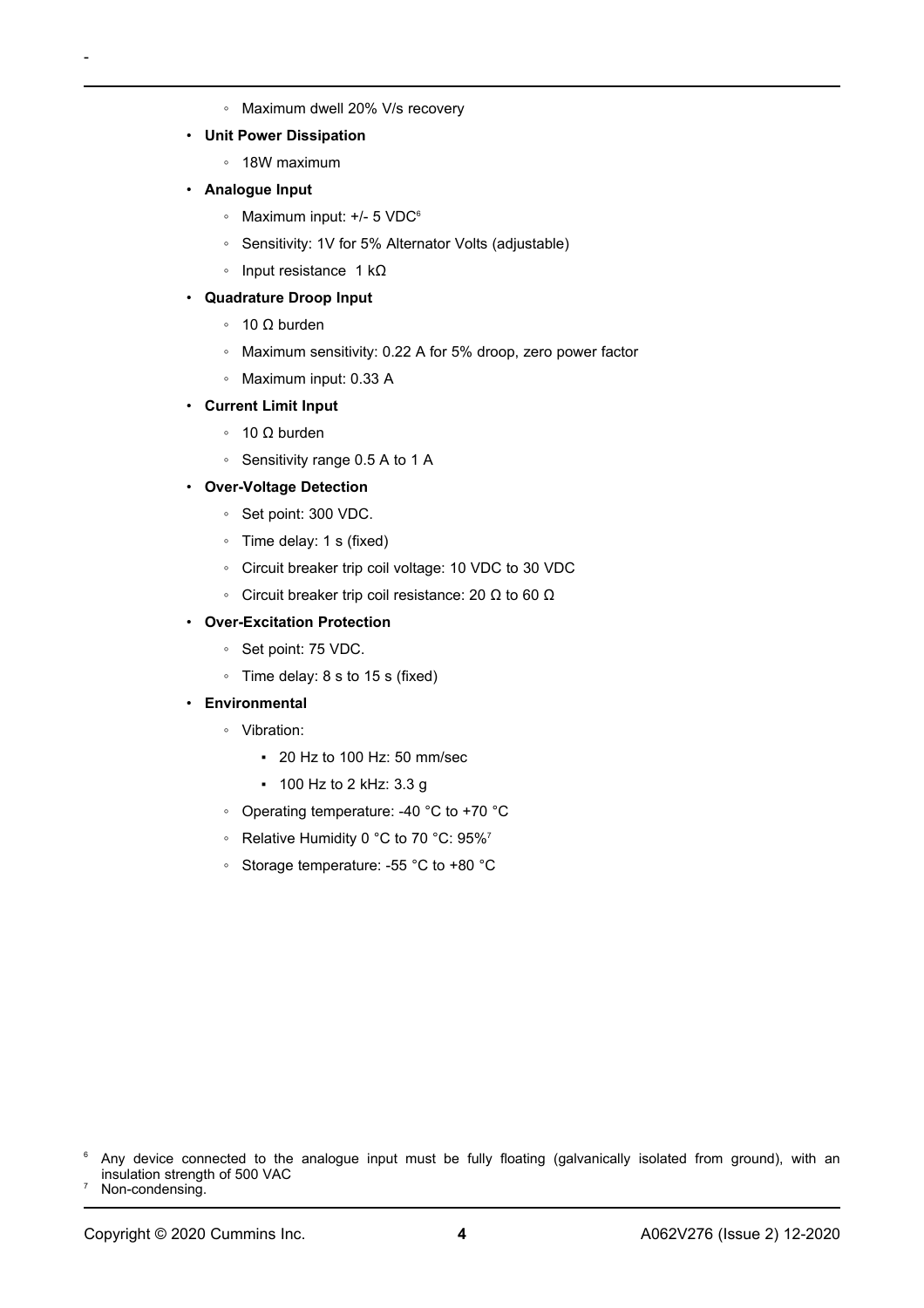# <span id="page-8-0"></span>**3 Controls**

#### **DANGER**  $\Lambda$

*Live Electrical Conductors*

*Live electrical conductors can cause serious injury or death by electric shock and burns. To prevent injury and before removing covers over electrical conductors, isolate the generator set from all energy sources, remove stored energy and use lock out/tag out safety procedures.*

### **DANGER**

*Live Electrical Conductors*

*Live electrical conductors at output, AVR and AVR accessory terminals, and AVR heat sink can cause serious injury or death by electric shock and burns.*

*To prevent injury, take suitable precautions to prevent contact with live conductors including personal protective equipment, insulation, barriers and insulated tools.*

### *NOTICE*

**Refer to alternator wiring daigram for connection details.**

### **3.1 MX322™ Configuration**



**FIGURE 1. MX322™ AVR CONTROLS**

| Ref.           | Control                                                               | <b>Function</b>                                | <b>Turn potentiometer</b><br><b>CLOCKWISE to</b> |
|----------------|-----------------------------------------------------------------------|------------------------------------------------|--------------------------------------------------|
| 1              | <b>AVR [VOLTS]</b>                                                    | Adjust alternator output voltage               | increase voltage                                 |
| $\overline{2}$ | <b>Link: Hand trimmer</b><br>1-2 : No trimmer<br>None: Trimmer fitted | Adjust alternator output voltage               | increase voltage                                 |
| 3              | <b>AVR [STAB]</b>                                                     | Adjust stability to prevent voltage<br>hunting | increase damping effect                          |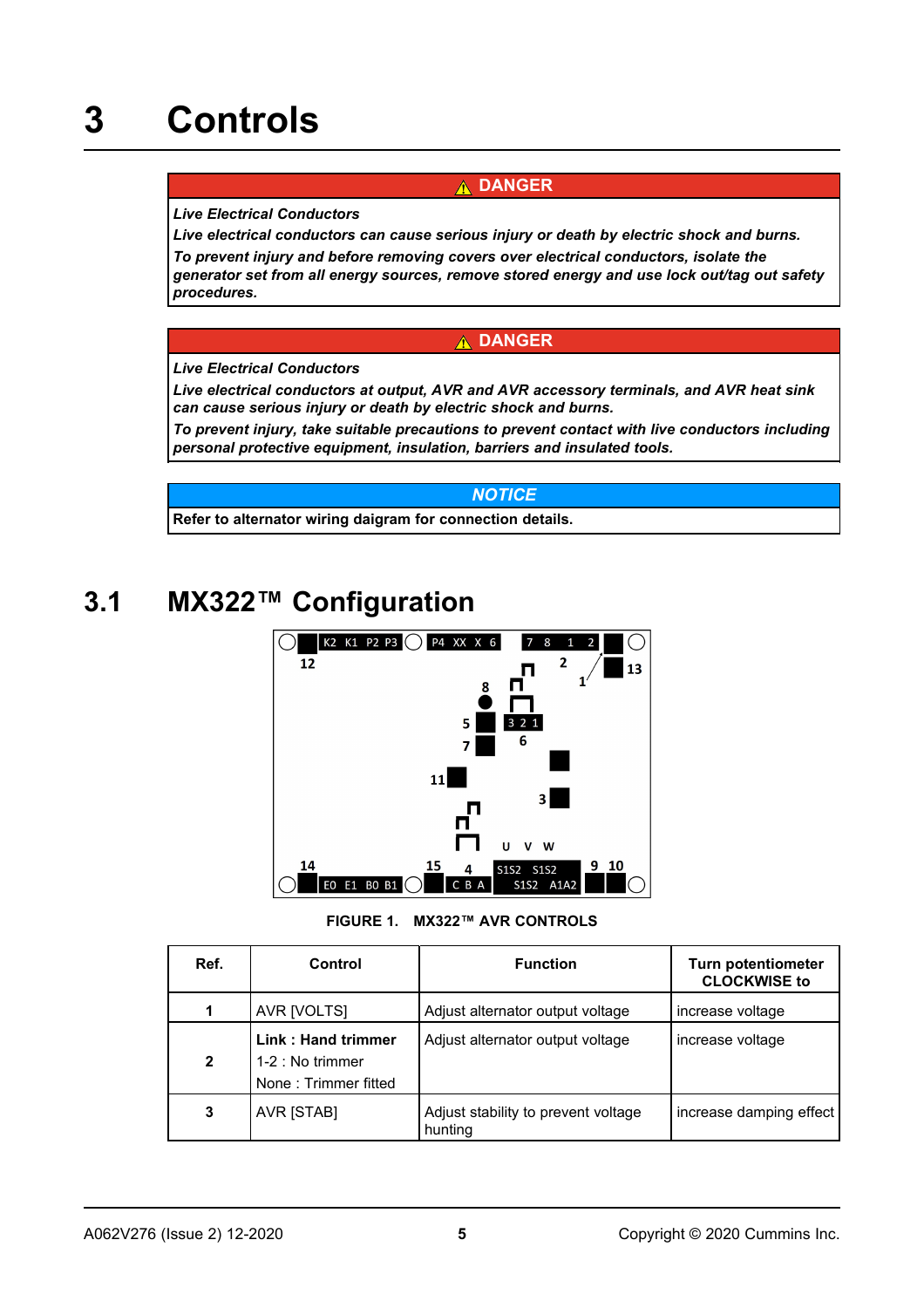| Ref.           | <b>Control</b>                                                                                             | <b>Function</b>                                       | <b>Turn potentiometer</b><br><b>CLOCKWISE to</b> |
|----------------|------------------------------------------------------------------------------------------------------------|-------------------------------------------------------|--------------------------------------------------|
| 4              | Link: Power<br>$A-B : > 550$ kW<br>B-C: 90-550 kW<br>$A-C$ : < 90 kW                                       | Select stability response for<br>alternator size      | N/A                                              |
| 5              | <b>AVR [UFRO]</b>                                                                                          | Adjust under-frequency roll-off knee<br>point         | reduce UFRO<br>frequency                         |
| 6              | <b>Link: Frequency</b><br>None: 6 pole 50 Hz<br>1-2:6 pole 60 Hz<br>2-3 : 4 pole 50 Hz<br>1-3:4 pole 60 Hz | Select alternator frequency for<br><b>UFRO</b>        | N/A                                              |
| $\overline{7}$ | AVR [DIP]                                                                                                  | Adjust under-frequency voltage dip<br>rate            | increase rate                                    |
| 8              | <b>Light Emitting Diode</b>                                                                                | LED lights in UFRO, O/VOLTS or<br>O/EXC condition     | N/A                                              |
| 9              | AVR [DROOP]                                                                                                | Adjust alternator droop to 5% at zero<br>power factor | increase droop                                   |
| 10             | <b>AVR [TRIM]</b>                                                                                          | Adjust analog input sensitivity                       | increase sensitivity                             |
| 11             | <b>AVR [DWELL]</b>                                                                                         | Adjust voltage recovery                               | increase recovery time                           |
| 12             | <b>AVR [RAMP]</b>                                                                                          | Adjust soft start voltage ramp                        | increase ramp time                               |
| 13             | AVR [I LIMIT]                                                                                              | Adjust current limit protection                       | increase current limit                           |
| 14             | AVR [OVER V]                                                                                               | Adjust over-voltage protection                        | increase trip voltage                            |
| 15             | AVR [EXC]                                                                                                  | Adjust over-excitation protection                     | increase trip excitation<br>voltage              |

## **3.2 Initial AVR Setup**

-

*NOTICE*

**The AVR must be setup only by authorised, trained service Personnel. Do not exceed the designed safe operating voltage, shown on the alternator rating plate.**

The AVR controls are set at the factory for initial running tests. Check that the AVR settings are compatible with your required output. Do not adjust controls that have been sealed. To set up a replacement AVR, follow these steps:

- 1. Stop and isolate the generator set.
- 2. Install and connect the AVR.
- 3. Turn the **AVR [VOLTS]** volts control **[Section](#page-10-0) 3.3 on page 7** fully counter-clockwise.
- 4. Turn the hand trimmer (if fitted) to 50%, the midway position.
- 5. Turn the **AVR [STAB]** stability control **[Section](#page-11-0) 3.4 on page 8** to 50%, the midway position.
- 6. Connect a suitable voltmeter (0 to 300 VAC range) between one output phase and neutral.
- 7. Start the generator set with no load.
- 8. Adjust speed to nominal frequency (50 to 53 Hz or 60 to 63 Hz).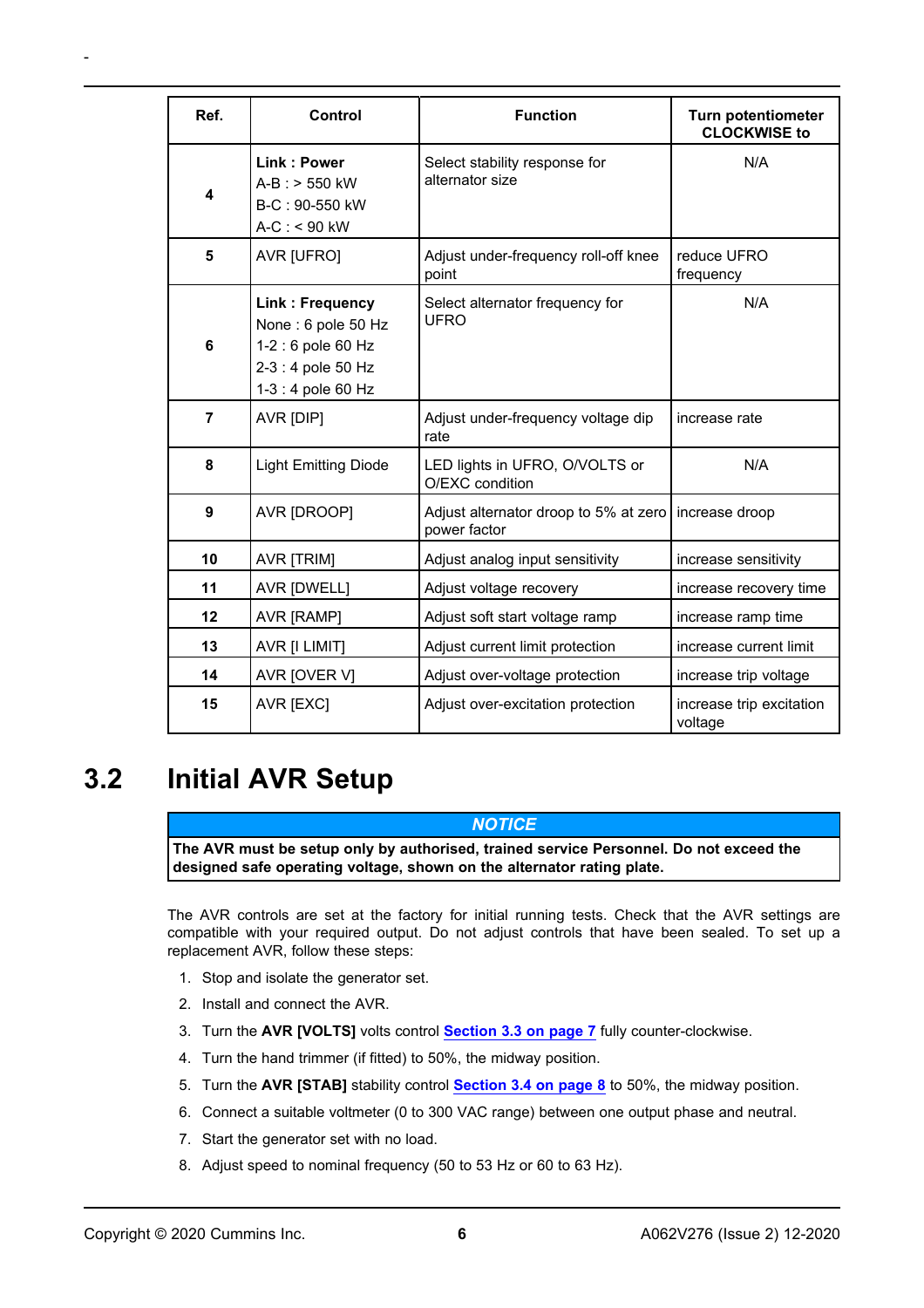- 10. Carefully turn **AVR [VOLTS]** control clockwise until the voltmeter shows rated voltage.
- 11. If voltage is unstable, adjust the **AVR [STAB]** stability control.
- 12. Re-adjust the **AVR [VOLTS]** control, as needed.

# <span id="page-10-0"></span>**3.3 Adjust the AVR [VOLTS] Voltage Control**

#### *NOTICE*

**Do not exceed the designed safe operating voltage, shown on the alternator rating plate.**

#### *NOTICE*

**Hand trimmer terminals may be above earth potential. Do not ground any of the hand trimmer terminals. Grounding hand trimmer terminals could cause equipment damage.**

#### **To set the output voltage AVR [VOLTS] control on the AVR:**

- 1. Check the alternator nameplate to confirm the designed safe operating voltage.
- 2. Set the **AVR [VOLTS]** control to 0%, the fully counter-clockwise position.



3. Check that the remote hand trimmer is fitted or terminals 1 and 2 are linked.

*NOTICE* **If a remote hand trimmer is connected, set it to 50%, the midway position.**

- 4. Turn the **AVR [STAB]** control to 50%, the midway position.
- 5. Start the alternator and set at the correct operating speed.
- 6. If the red Light Emitting Diode (LED) is illuminated, refer to the Under Frequency Roll Off **AVR [UFRO]** adjustment.
- 7. Adjust the **AVR [VOLTS]** control slowly clockwise to increase the output voltage.

#### *NOTICE*

**If the voltage is unstable set the AVR stability before proceeding [Section](#page-11-0) 3.4 on page 8.**

- 8. Adjust the output voltage to the desired nominal value (VAC).
- 9. If instability is present at rated voltage, refer to the **AVR [STAB]** adjustment, then adjust **AVR [VOLTS]** again, if necessary.
- 10. If a remote hand trimmer is connected, check its operation.

# *NOTICE*

**0% to 100% rotation corresponds to 90% to 110% VAC**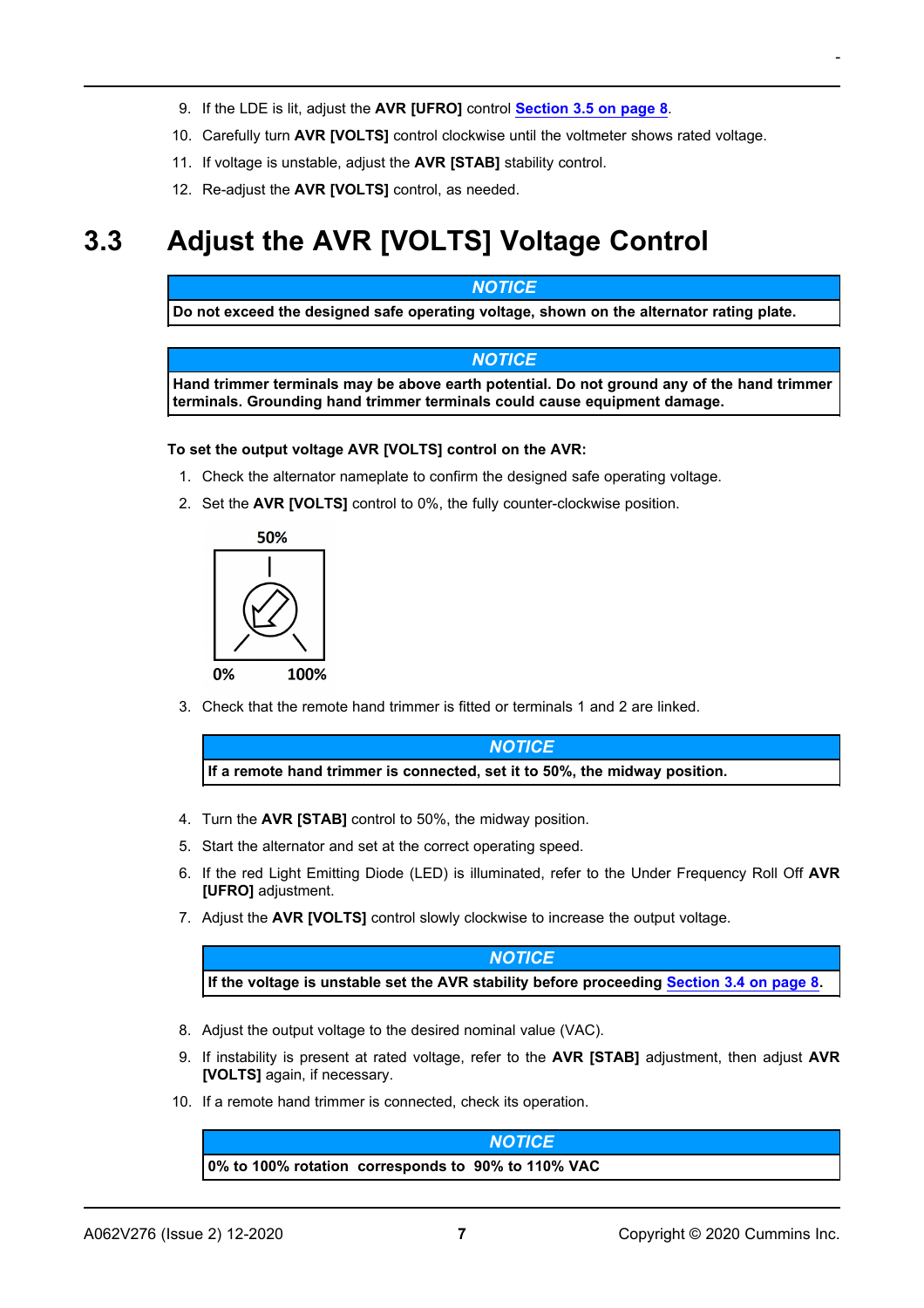The **AVR [VOLTS]** control is now set.

-

# <span id="page-11-0"></span>**3.4 Adjust the AVR [STAB] Stability Control**

- 1. Check the nameplate to confirm the power rating of the alternator.
- 2. Check that the jumper link or rotary switch selection (depending on AVR type) matches the alternator power rating for optimal stability response.
- 3. Set the **AVR [STAB]** control to approximately 75% position.



- 4. Start the alternator and set at the correct operating speed.
- 5. Verify that the alternator voltage is within safe limits.

*NOTICE* **If the voltage is unstable go immediately to step 5.**

- 6. Adjust the **AVR [STAB]** control slowly counter-clockwise until the output voltage becomes unstable.
- 7. Adjust the **AVR [STAB]** control slowly clockwise until the voltage is stable.
- 8. Adjust the **AVR [STAB]** control a further 5% clockwise.



The **AVR [STAB]** control is now set.

### <span id="page-11-1"></span>**3.5 Adjust the AVR [UFRO] Under-Frequency Roll-Off Control**

Below an adjustable frequency threshold ('knee' point), the AVR under-speed protection operates to reduce ('roll-off') the excitation voltage in proportion to alternator frequency. The AVR LED lights when UFRO operates.

- 1. Check the nameplate to confirm the frequency of the alternator.
- 2. Check that the jumper link or rotary switch selection (depending on AVR type) matches the alternator frequency.
- 3. Set the **AVR [UFRO]** control to 100%, the fully clockwise position.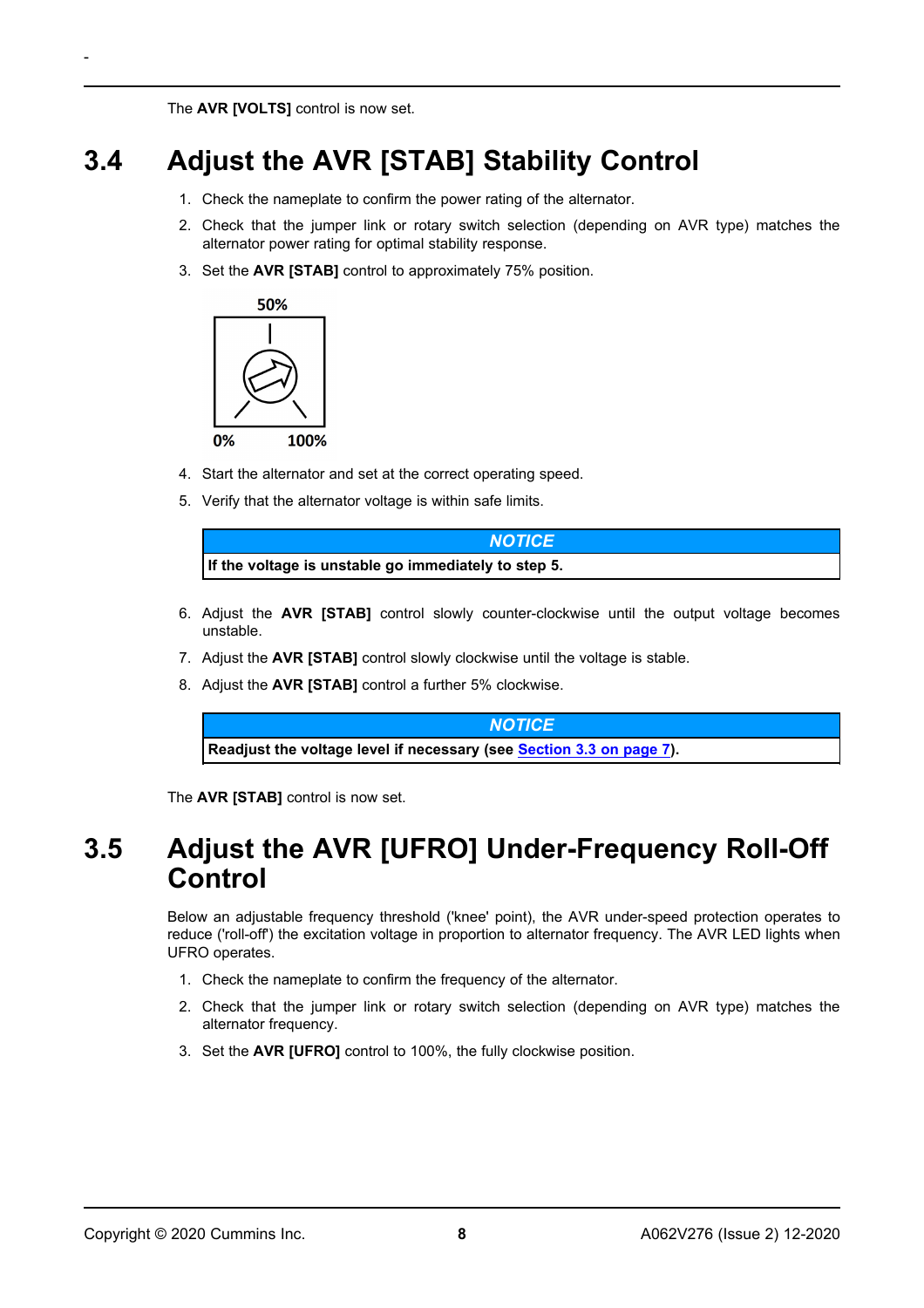

- 4. Start the alternator and set at the correct operating speed.
- 5. Verify that the alternator voltage is correct and stable.



- 6. Reduce the alternator speed to approximately 95% of correct operating speed. i.e. 47.5 Hz for 50 Hz operation, 57.0 Hz for 60 Hz operation.
- 7. Adjust the **AVR [UFRO]** control slowly counter-clockwise until the AVR LED lights.



8. Adjust the **AVR [UFRO]** control slowly clockwise until the AVR LED is just OFF.

*NOTICE* **Do not go past the point at which the LED is just OFF.**

9. Adjust the alternator speed back to 100% nominal. The LED should be off.



The **AVR [UFRO]** control is now set.

# **3.6 Adjust the AVR [DIP] Dip Control**

Some generator set prime movers, for example turbocharged engines, have limited capacity to tolerate sudden load increases. The rotational speed, and therefore the frequency of the alternator output, falls below the UFRO setting. The AVR reduces the excitation voltage - and hence the output power - in proportion to the frequency, to allow the prime mover to recover. The **AVR [DIP]** control adjusts the proportion.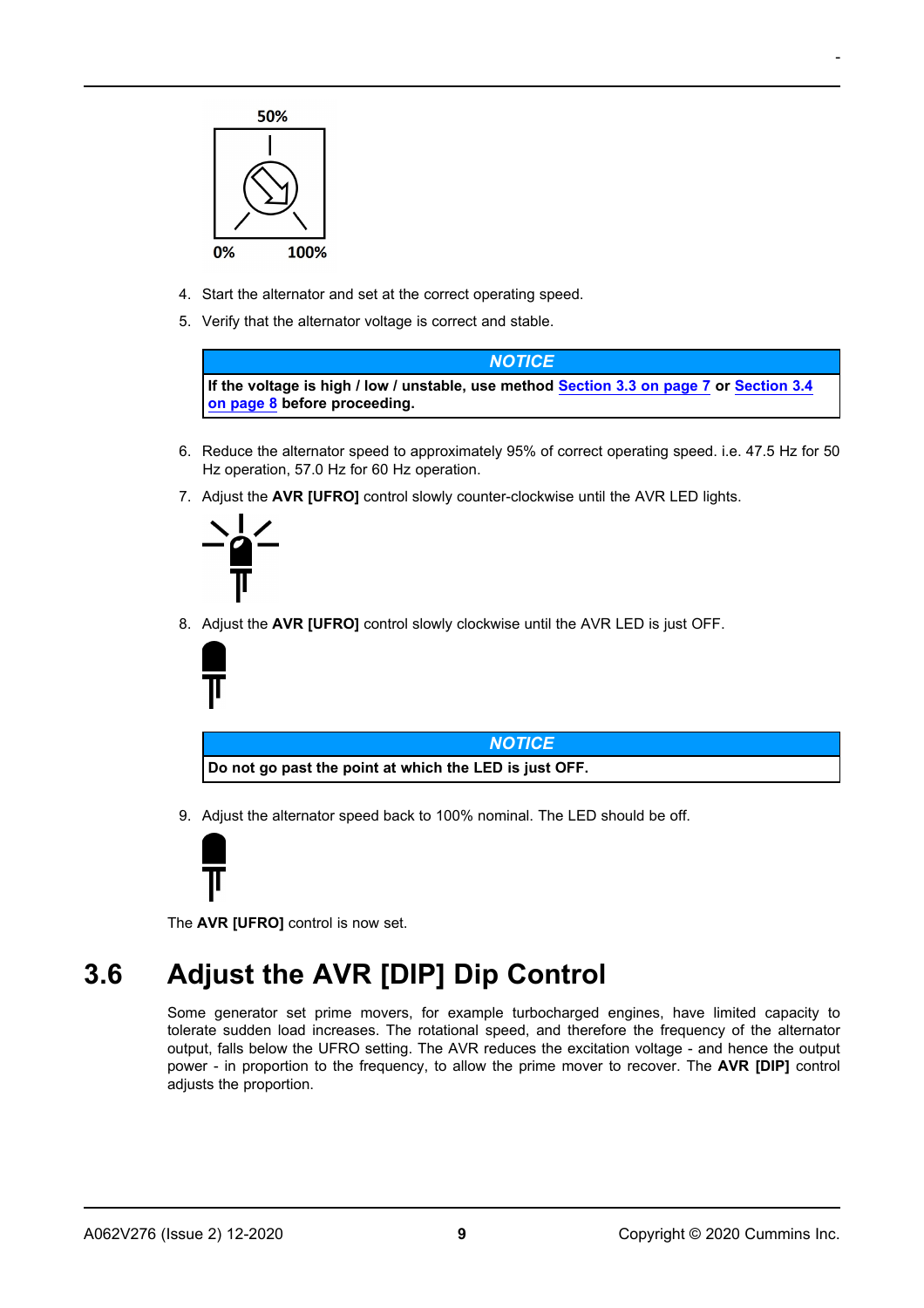

### **FIGURE 2. EFFECT OF AVR [DIP] CONTROL**

- 1. For the minimum effect (1% fall in frequency gives 1% voltage drop), turn the **AVR [DIP]** control fully counter-clockwise.
- 2. For the maximum effect (1% fall in frequency gives 3% voltage drop), turn the **AVR [DIP]** control fully clockwise.

### **3.7 Adjust the AVR [DROOP] Voltage Droop Control for Parallel Operation**

A correctly fitted and adjusted droop current transformer (CT) allows the alternator to share reactive current for stable parallel operation.

- 1. Mount the Droop CT to the correct phase lead of the main output windings of the alternator.
- 2. Connect the two secondary leads marked S1 and S2 from the CT to the terminals S1 and S2 of the AVR.
- 3. Turn the **AVR [DROOP]** control to the midway position.
- 4. Start the alternator(s) and set at the correct operating speed and voltage.
- 5. Parallel the alternator(s) according to installation rules and procedures.
- 6. Set the **AVR [DROOP]** control to produce the required balance between individual alternator output currents. Set the AVR droop off-load and then check the currents when the output load is applied, on-load.
- 7. If the individual alternator output currents rise (or fall) in an uncontrolled way, isolate and stop the alternators then check that:
	- The droop transformer is fitted to the correct phase and in the correct polarity (see the machine wiring diagrams).
	- The droop transformer secondary S1 and S2 leads are connected to the AVR terminals S1 and S2.
	- The droop transformer is the correct rating.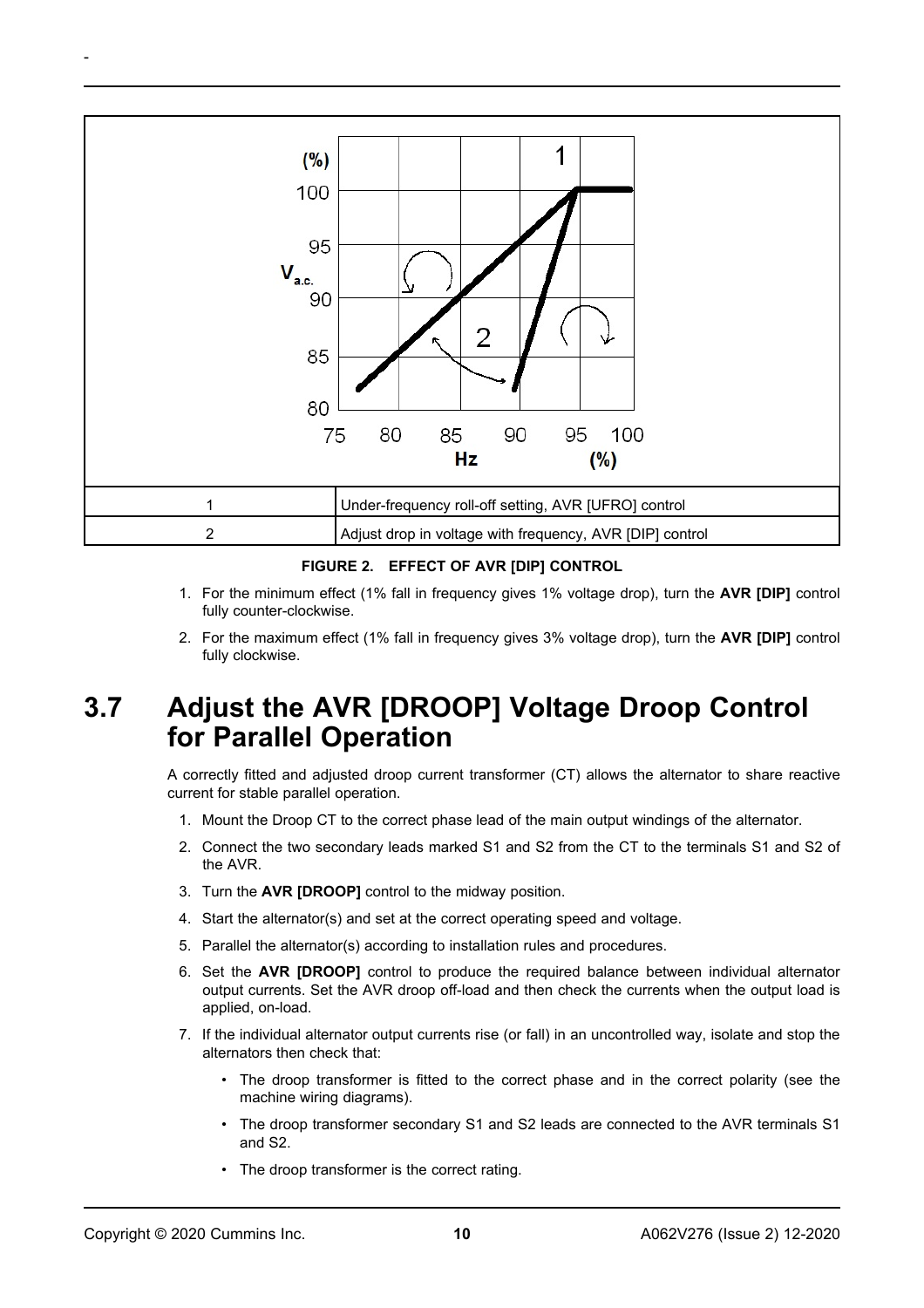## **3.8 Adjust the AVR [TRIM] Trim Control**

*NOTICE*

**AVR analog inputs must be fully floating (galvanically isolated from ground), with an insulation strength of 500 V a.c. to avoid equipment damage.**

An analog input (-5 VDC to +5 VDC) modifies the AVR excitation voltage, by adding to, or subtracting from, the sensed alternator voltage. A Stamford Power Factor Controller (PFC3) can provide such an input. The **AVR [TRIM]** control adjusts the effect.

- 1. Connect the analog input from the PFC3, or similar, to terminals A1 and A2 of the AVR. Terminal A1 is connected to AVR zero volts. Positive voltage connected to A2 increases AVR excitation, negative voltage connected to A2 decreases AVR excitation.
- 2. Turn the **AVR [TRIM]** control to the desired position. The analog signal has no effect on excitation when the **AVR [TRIM]** control is fully counter-clockwise, and maximum effect when fully clockwise.

## **3.9 Adjust the AVR [OVER V] Over-Voltage Control**

*NOTICE*

**The AVR [OVER V] control is set and sealed at the factory to protect the alternator from overvoltage. Incorrect AVR [OVER V] control setting could damage the alternator.**

The AVR protects the alternator by removing excitation if it senses that the alternator output voltage exceeds a threshold set by the **AVR [OVER V]** control.

- 1. If the alternator output voltage exceeds the over-voltage setting, the red LED on the AVR turns on.
- 2. After a short time, the AVR removes the excitation voltage and the red LED flashes (which can also indicate an over-excitation trip or UFRO operation).
- 3. Stop the alternator to reset the over-voltage condition.

# **3.10 Adjust the AVR [DWELL] Dwell Control**

Some generator set prime movers, for example turbocharged engines, have limited capacity to tolerate sudden load increases. The AVR introduces a time delay before increasing the excitation voltage after an under-frequency condition, to allow the prime mover to recover. The **AVR [DWELL]** control adjusts the proportion.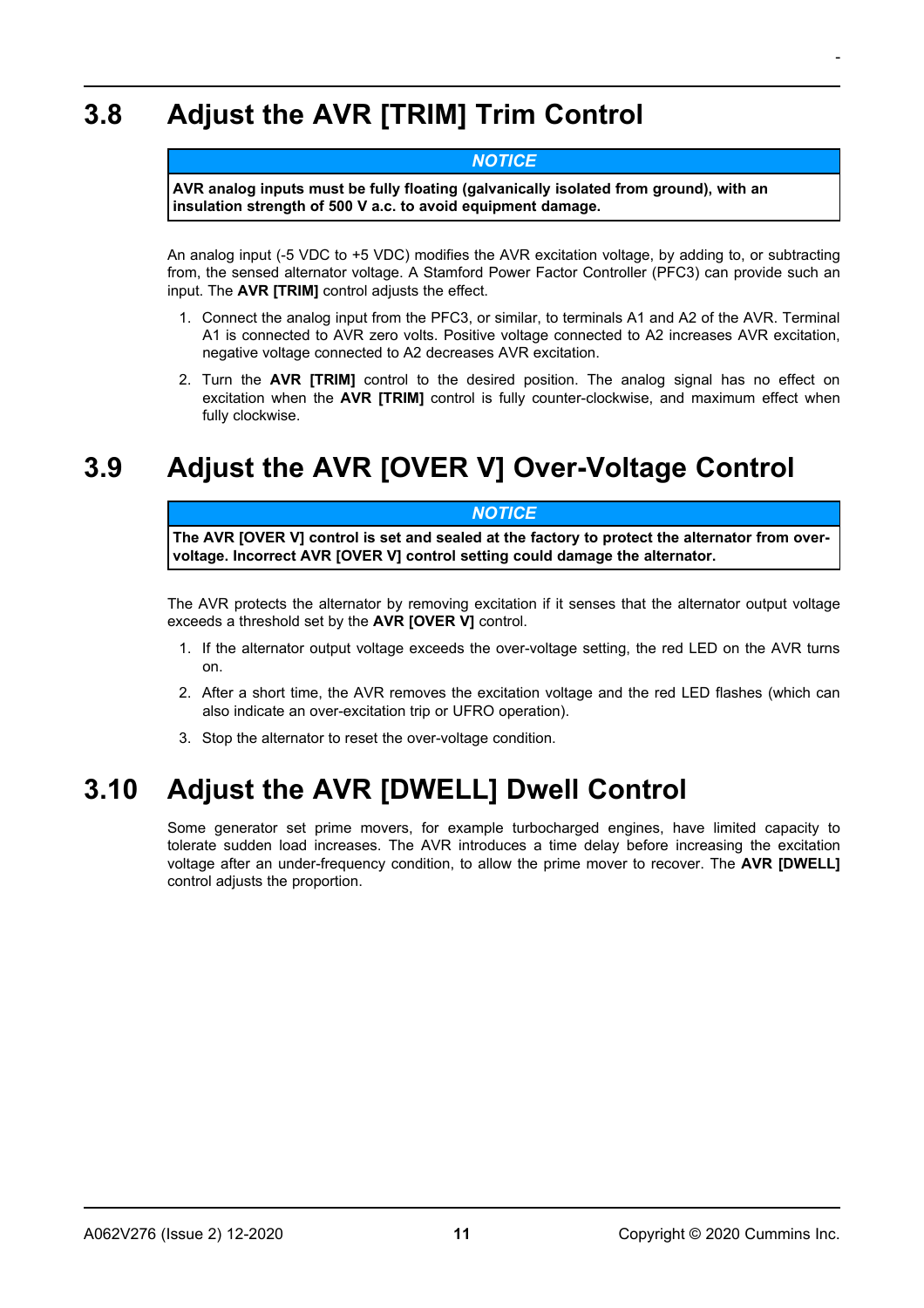

**FIGURE 3. EFFECT OF AVR [DWELL] CONTROL**

- 1. For the minimum effect (excitation voltage follows speed according to UFRO V/Hz ramp), turn the **AVR [DWELL]** control fully counter-clockwise.
- 2. For the maximum effect (excitation voltage lags speed increase by several seconds), turn the **AVR [DWELL]** control fully clockwise.

### **3.11 Adjust the AVR [RAMP] Dwell Control**

The AVR includes a soft start circuit to control the rate of excitation voltage rise, as the alternator starts and runs up to speed. The **AVR [RAMP]** control adjusts the rate.



#### **FIGURE 4. EFFECT OF AVR [DWELL] CONTROL**

- 1. For the minimum effect (excitation voltage reaches 100% in about 0.5s), turn the **AVR [RAMP]** control fully counter-clockwise.
- 2. For the maximum effect (excitation voltage reaches 100% in about 4.0s), turn the **AVR [RAMP]** control fully clockwise.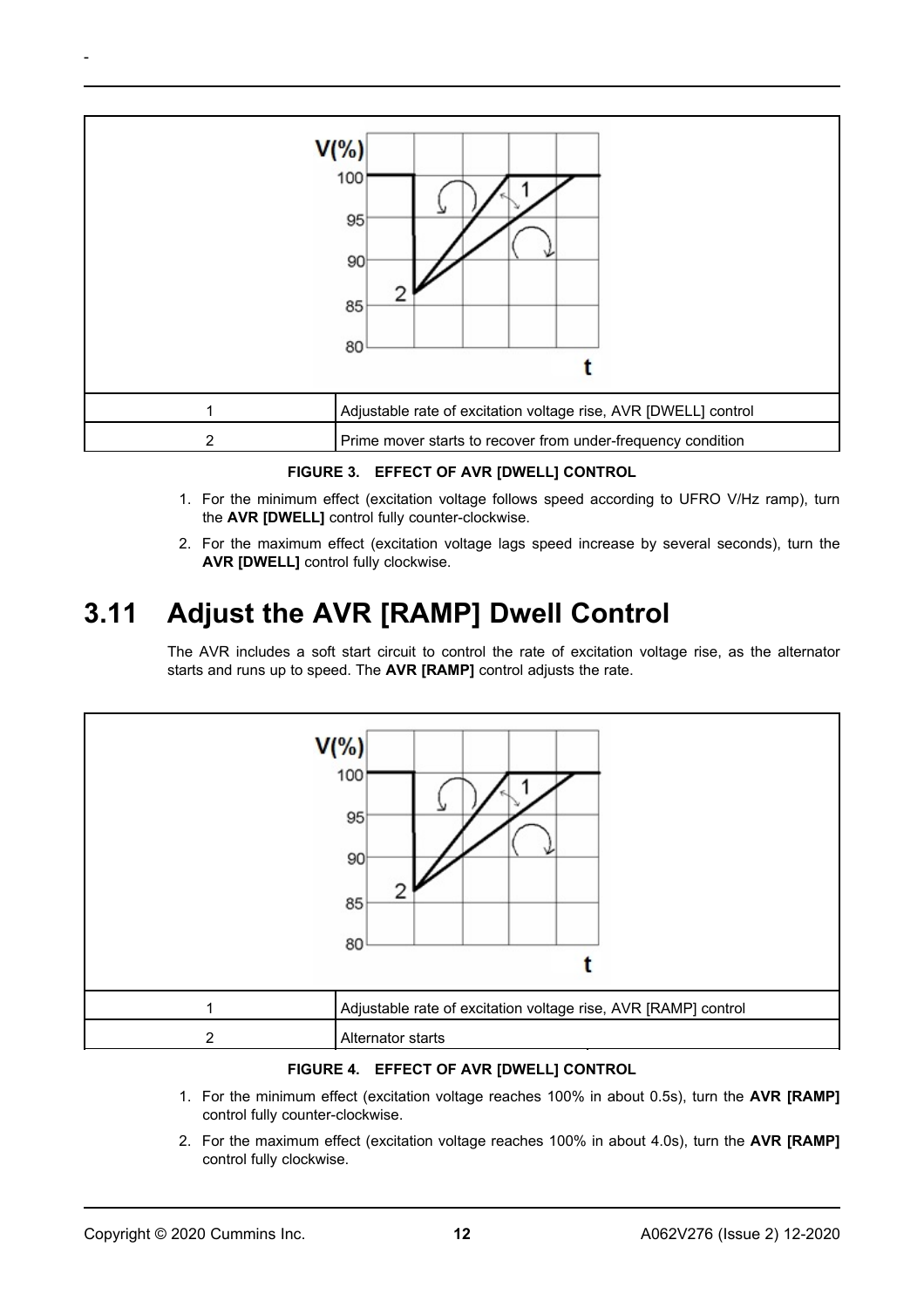## **3.12 Adjust the AVR [EXC] Over-Excitation Control**

### *NOTICE*

**The AVR [EXC] control is set and sealed at the factory to protect the alternator from overexcitation, usually caused by overload. Incorrect AVR [EXC] control setting could damage the alternator rotor components.**

The AVR protects the alternator by removing excitation if it senses that the excitation voltage exceeds a threshold set by the **AVR [EXC]** control.

- 1. If the excitation voltage exceeds the over-excitation trip setting, the red LED on the AVR turns on.
- 2. After a short time, the AVR removes the excitation voltage and the red LED flashes (which can also indicate an over-voltage trip or UFRO operation).
- 3. Stop the alternator to reset the over-excitation condition.

### **3.13 Current Limiting Transformers**

Alternator main output current can be electronically limited by connecting additional current transformers to the MX322™ AVR. In any situation where the output current attempts to rises above a preset threshold (set on AVR) then the AVR will reduce the terminal voltage to restore the set current level. For unbalanced loads, operation is based on the highest of the three phase currents.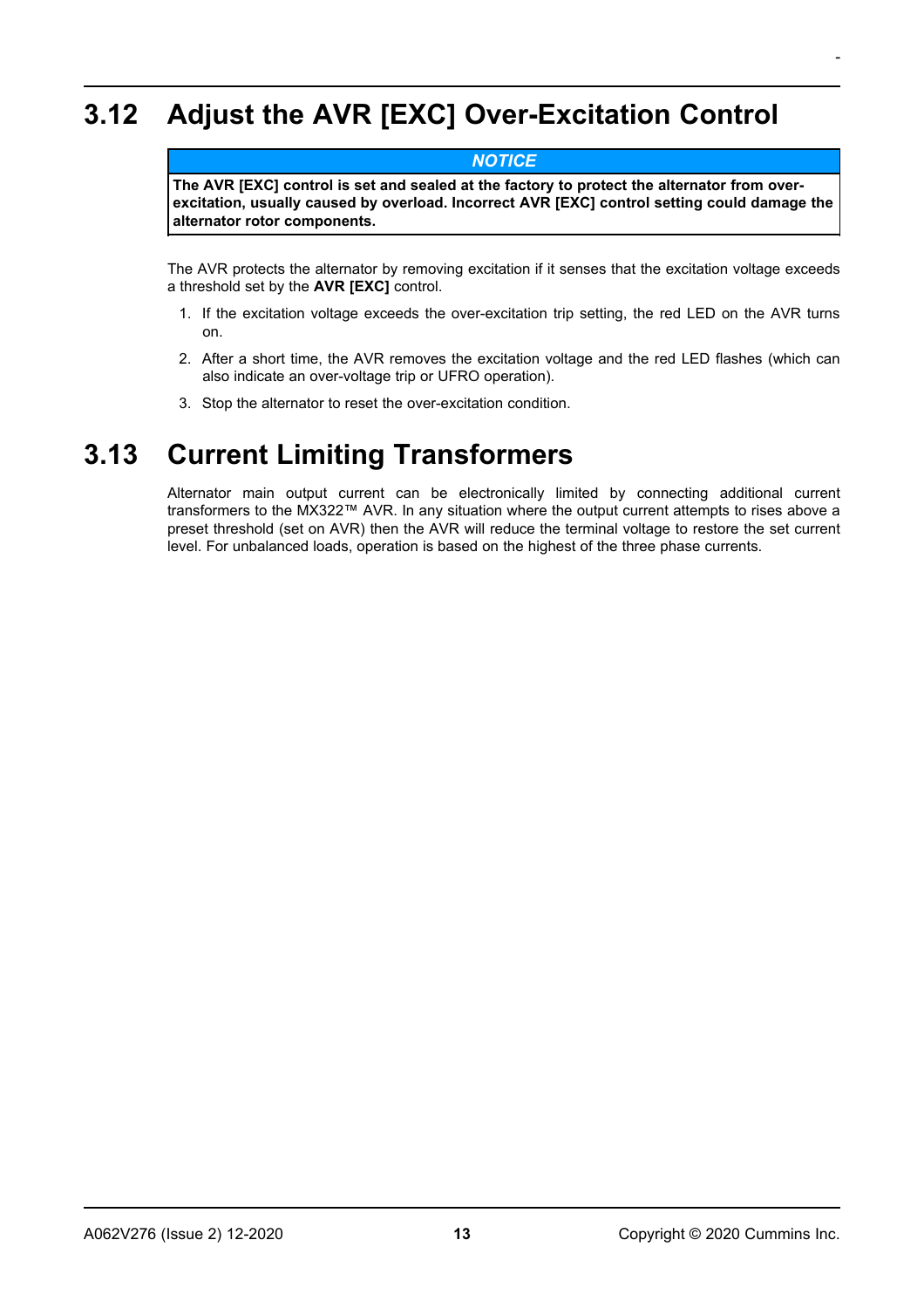This page is intentionally blank.